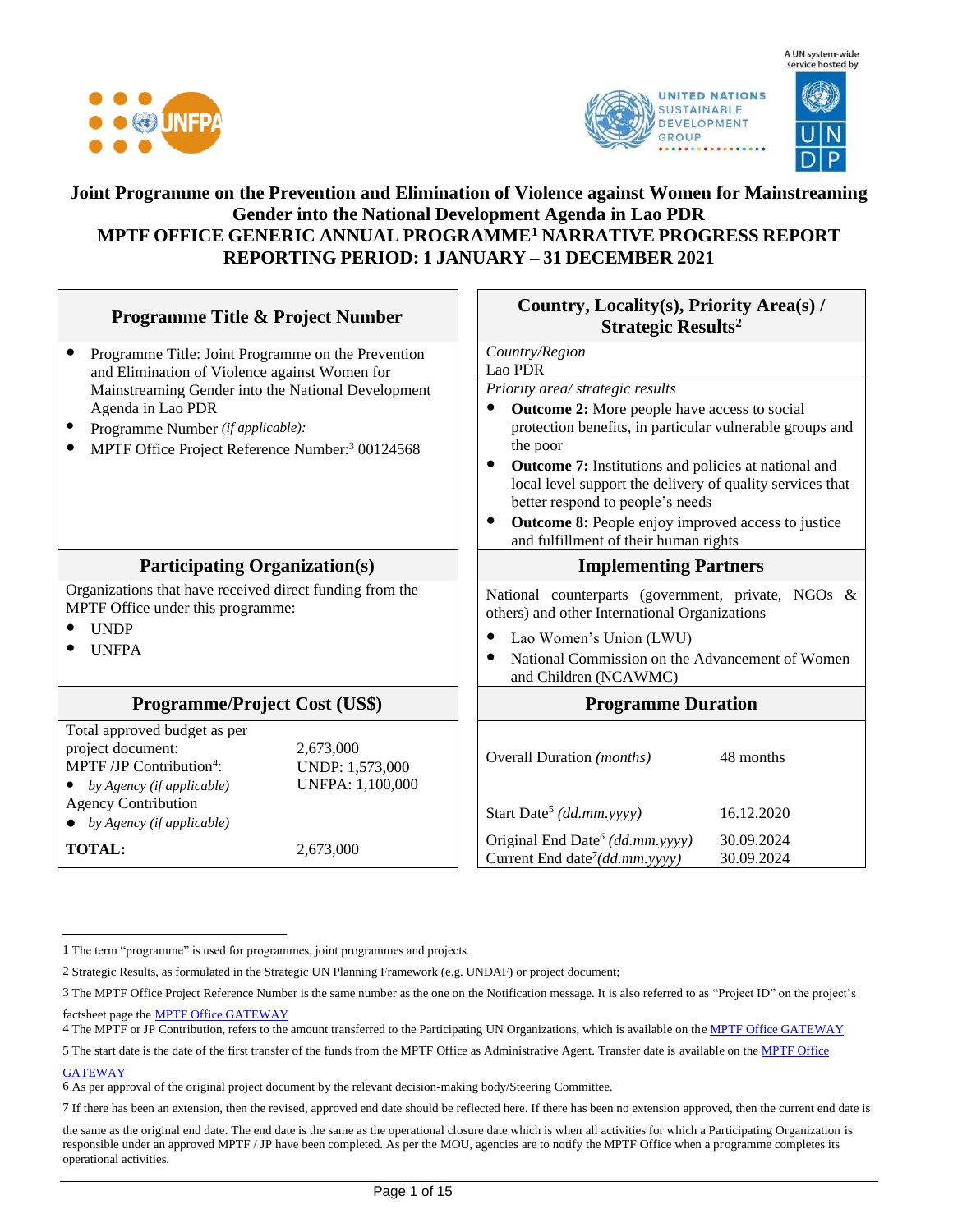#### **Programme Assessment/Review/Mid-Term Eval.** Report Submitted By

Assessment/Review - if applicable *please attach*  $\Box$  Yes  $\Box$  No Date: *dd.mm.yyyy* Mid-Term Evaluation Report *– if applicable please attach*  $\Box$  Yes  $\boxtimes$  No Date: *dd.mm.yyyy* x x

- Name: Sarah Tae
- Title: Gender Programme Specialist
- Participating Organization (Lead): UNDP
- Email address: sarah.tae@undp.org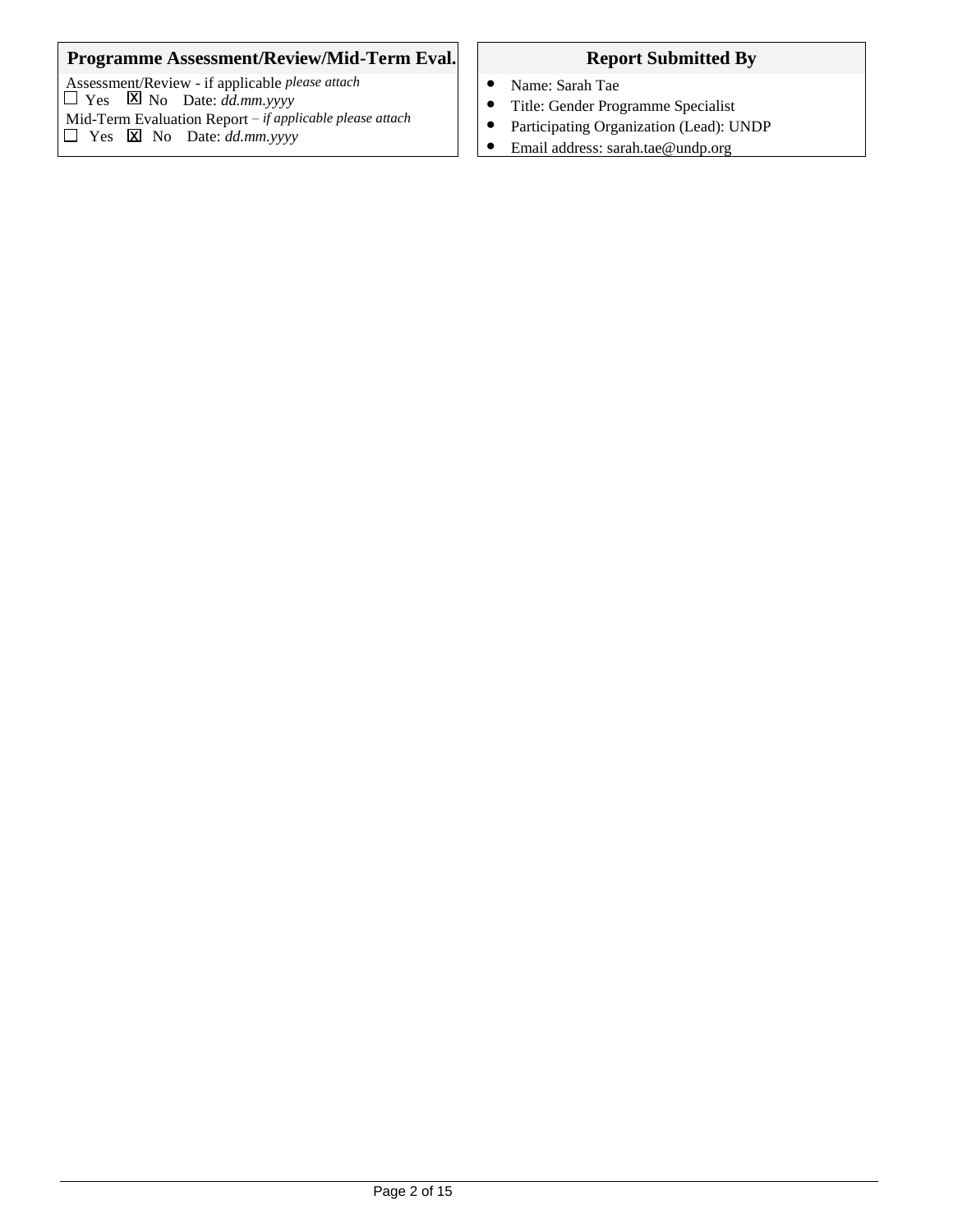# **ABBREVIATIONS AND ACRONYMS**

| 16DoA         | 16 Days of Activism against Gender-Based Violence                          |
|---------------|----------------------------------------------------------------------------|
| <b>CEDAW</b>  | Convention on the Elimination of all Forms of Discrimination Against Women |
| <b>CNA</b>    | <b>Capacity Needs Assessment</b>                                           |
| <b>CRC</b>    | Convention on the Rights of the Child                                      |
| <b>CSO</b>    | Civil Society Organisation                                                 |
| <b>ESP</b>    | Essential Services Package for Women and Girls Subject to Violence         |
| <b>GBV</b>    | Gender-Based Violence                                                      |
| <b>ICPD</b>   | International Conference on Population and Development                     |
| IP            | <b>Implementing Partner</b>                                                |
| <b>IWD</b>    | International Women's Day                                                  |
| <b>KOICA</b>  | Korea International Cooperation Agency                                     |
| <b>LWU</b>    | Lao Women's Union                                                          |
| <b>LYU</b>    | Lao Youth Union                                                            |
| <b>NAP</b>    | <b>National Action Plan</b>                                                |
| <b>NCAWMC</b> | National Commission for the Advancement of Women, Mothers and Children     |
| <b>NIM</b>    | <b>National Implementation Modality</b>                                    |
| <b>NSEDP</b>  | National Socio-Economic Development Plan                                   |
| <b>OSSC</b>   | <b>One-Stop Service Centre</b>                                             |
| <b>PMC</b>    | <b>Project Management Consultant</b>                                       |
| <b>SOP</b>    | <b>Standard Operational Procedure</b>                                      |
| <b>SDG</b>    | <b>Sustainable Development Goals</b>                                       |
| <b>TOR</b>    | <b>Terms of Reference</b>                                                  |
| <b>UNDP</b>   | <b>United Nations Development Programme</b>                                |
| <b>UNFPA</b>  | <b>United Nations Population Fund</b>                                      |
| <b>VAW</b>    | Violence Against Women                                                     |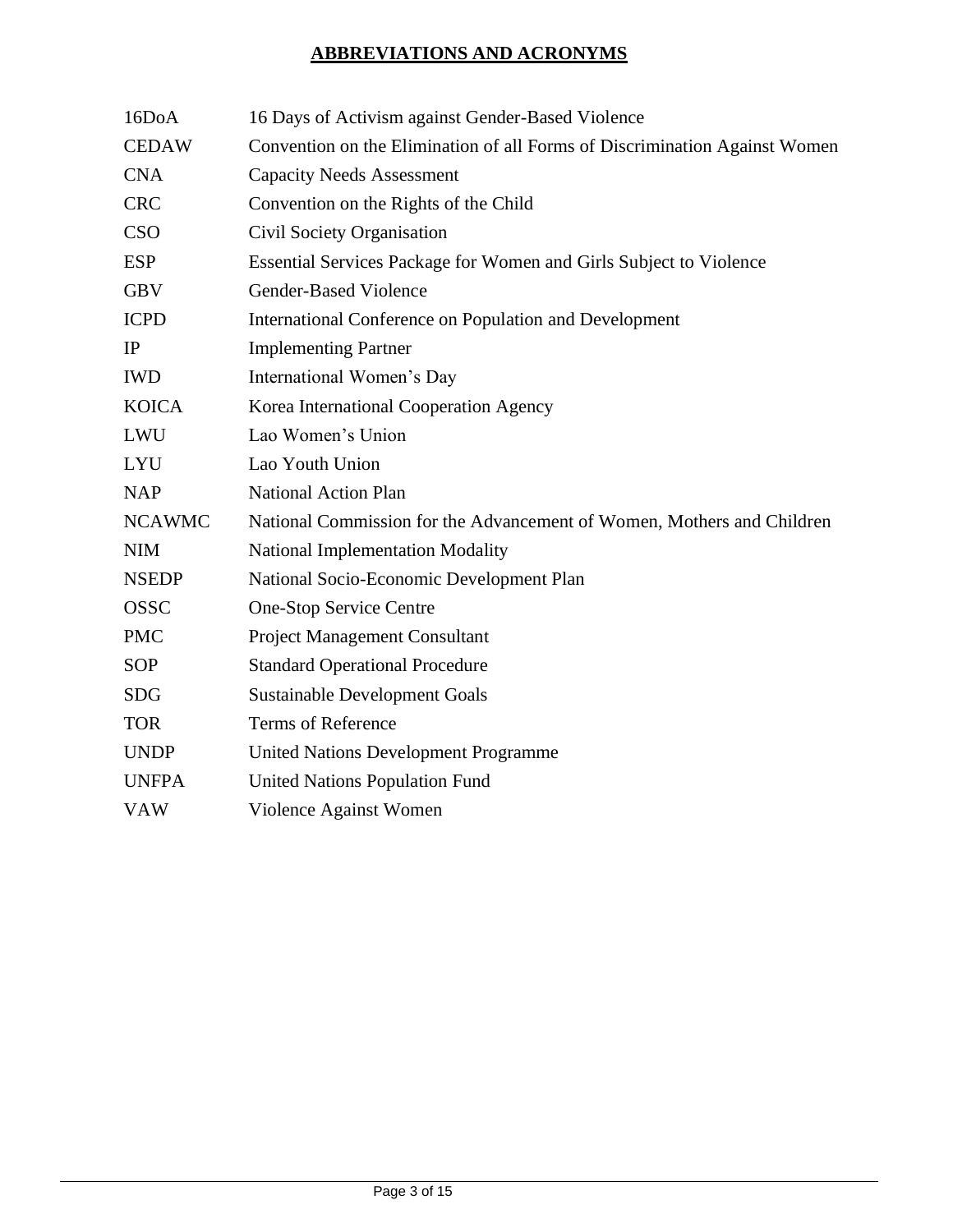#### **NARRATIVE REPORT FORMAT**

#### **EXECUTIVE SUMMARY**

UNFPA supported the finalisation and official endorsement of the second 5-year National Action Plan on Preventing and Eliminating Violence against Women (NAPEVAW) and the fourth National Action Plan on Gender Equality (NAPGE) (collectively, "the NAPs") by the Lao Government, including technical input provided by UNFPA, and [integrated the NAPs into 18 provincial and 17 sectoral plans.](https://lao.unfpa.org/en/news/lao-pdr-integrates-national-policies-gender-equality-and-ending-violence-against-women-and) UNFPA is developing national Standard Operating Procedures (SOPs) for the health and social sectors' response to gender-based violence (GBV), in close consultation with the Government of Laos. These SOPs will provide a comprehensive framework for the two sectors to respond to GBV incidents and are tracking well - first drafts are currently being revised to incorporate multisectoral government feedback. The SOPs are in line with international standards for providing essential health and social services for GBV survivors, in particular the internationally recognised guidance 'Essential Services Package for Women and Girls Subject to Violence' (the ESP). Further to this, UNFPA in consultations with the National Commission for the Advancement of Women, Mothers-Children (NCAWMC) is developing TORs to develop a comprehensive M&E Framework regarding the NAPs and reporting requirements to international instruments, including CEDAW, Beijing Platform For Action, ICPD 25 and Sustainable Development Goals (SDGs). Beyond programmatic interventions, UNFPA worked in close collaboration with PMC to ensure synergies of work and led over 50 partners for a joint advocacy campaign for 16 Days of Activism Against GBV (16DoA), and KOICA, PMC and UNDP participated.

A capacity needs assessment (CNA) of the justice sector (Ministry of Justice, Ministry of Public Security, Office of the Supreme People's Prosecutor, and People's Supreme Court) to implement the NAPEVAW to prevent and respond to gender-based violence was conducted and completed by UNDP in partnership with the Lao Women's Union (LWU) and NCAWMC. The CNA revealed that the justice sector is seriously underprepared to meet the demands of the NAPEVAW and implement it successfully. The report provided 28 common recommendations for all agencies and additional 7-10 agency-specific recommendations. Key recommendations were to (i) develop a Justice Sector SOP for GBV response in line with the ESP and social and health SOPs (ii) implement a comprehensive capacity development programme for the justice sector to implement the SOP, and (iii) strengthen coordination among the four main justice sector agencies on under the NAPEVAW. These three key recommendations will be implemented with support from UNDP. In parallel, UNDP has also commissioned two research studies to be conducted on barriers to accessing justice and male perceptions on GBV to inform decision-making and policy as the SOP is developed. UNDP supported the LWU in developing, printing and disseminating communications materials for 16DoA.

#### **I. Purpose**

The objective of the project is to strengthen the governance mechanism and policy framework to mainstream the prevention and elimination of GBV in the national development agenda – Ninth National Socio-Economic Development Plan (NSEDP) and Legal Sector Master Plan – in Lao PDR. The expected outcome of the programme is strengthened national capacity for the effective, systematic and accountable prevention of and response to VAW in Lao PDR through policy dialogues and providing support to the Lao Government to integrate international instruments, CEDAW recommendations, Beijing+25, ICPD 25 and SDGs into the development of the new phase 5-year National Action Plan on Preventing and Combating Violence Against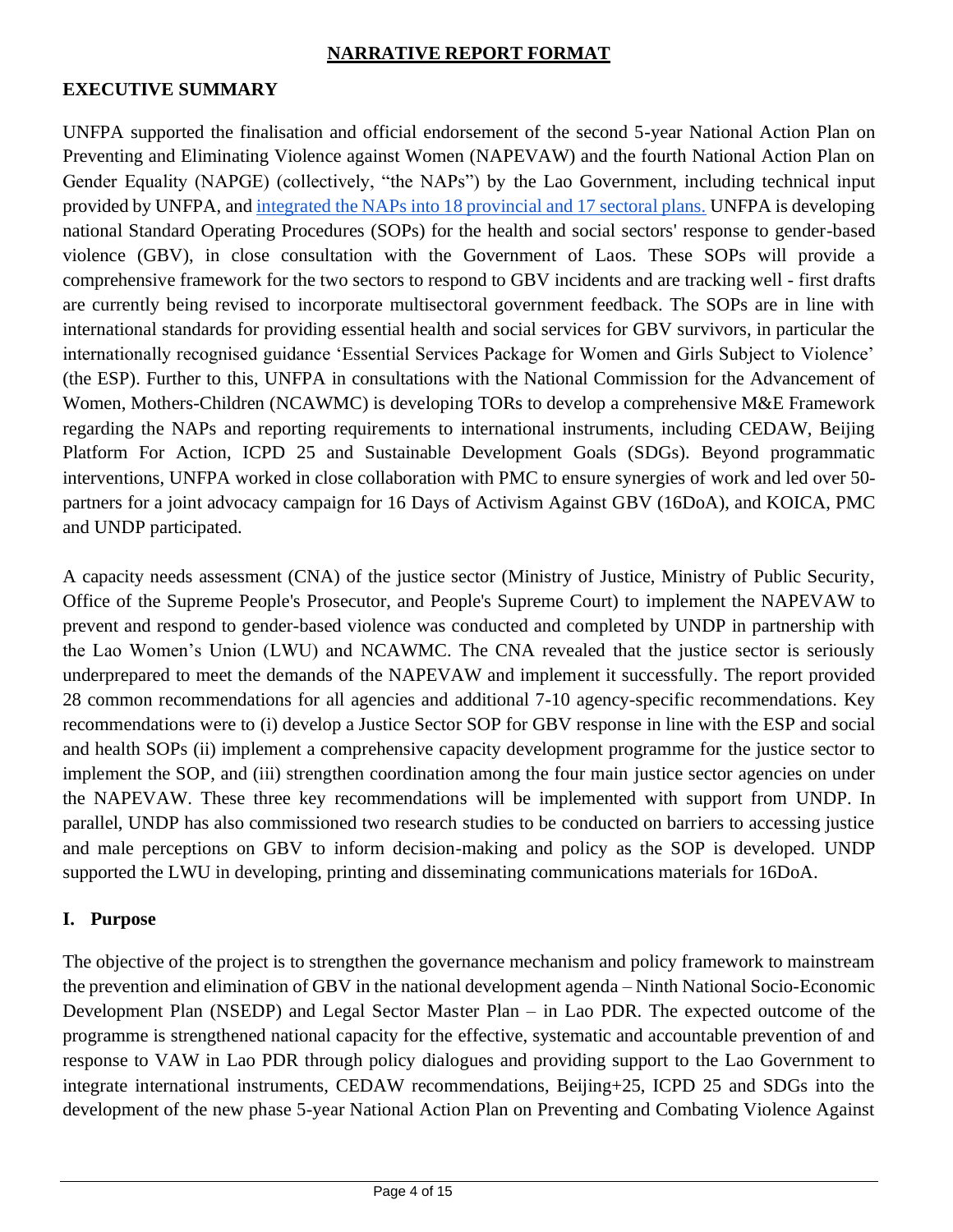Women (2021–2025) and the 5-year National Action Plan on Gender Equality (2021–2025) and supporting them to effectively implement these national action plans.

The Project is in line with Pillar I and II of the Lao PDR – United Nations Partnership Framework 2017-2021:

## **Pillar I – Inclusive Growth, Livelihoods and Resilience**

o **Outcome 2**: More people have access to social protection benefits, in particular vulnerable groups and the poor

## **Pillar III – Governance**

- o **Outcome 7:** Institutions and policies at national and local level support the delivery of quality services that better respond to people's needs
- o **Outcome 8:** People enjoy improved access to justice and fulfillment of their human rights

# **II. Results**

# i) **Narrative reporting on results:**

# UNFPA

### *Narrative report*

UNFPA has supported the finalisation and official endorsement by the Lao Government of the NAPs, including technical input provided by UNFPA. The Action Plans serve as a roadmap for the Government's actions to promote gender equality and prevent and respond to violence against women over the next five years. They integrate the Lao government's commitments to promote gender equality and eliminate GBV, including obligations under CEDAW, the ICPD25 commitment of the Government of Lao, the Beijing Platform for Action, Convention on the Rights of the Child (CRC) and the SDGs.

The NAPEVAW has identified the required actions to prevent and respond to GBV. The actions include changing attitudes and behaviors toward GBV, providing essential quality health, social, and justice services to women and girls who are survivors of violence, and strengthening the coordination, referral mechanisms and reporting of GBV cases.

The NAPGE has highlighted actions for promoting and advancing gender equality in every aspect, including education, health, employment, economic development and empowerment, leadership and decision making, justice, and management. The plans also ensure women's and girls' rights are fulfilled and protected by reviewing and translating international commitments and obligations into national policies and regulations.

The NAPs were officially [launched](https://lao.unfpa.org/en/news/official-launch-national-action-plans-promote-gender-equality-and-combat-violence-against-wom-0#:~:text=%22The%20UNFPA%20and%20Government%20of,of%20violence%20in%20every%20province.) in December 2021, with His Excellency Dr Kikeo Khaikhamphitoun, Deputy Prime Minister and Chairperson of NCAWMC in attendance. The launch was attended by over 100 participants from line ministries, UN agencies, development partners and CSOs.

Around 16 important indicators from these two national action plans have been included into the 9<sup>th</sup> Socio-Economic Development for 2021-2025, including percent of physical, sexual and emotional violence against women reduced; percent of survivors of violence access to legal, counselling, health and social services increased; percentage of girls aged 15-19 who are currently married or in union decreased, percent of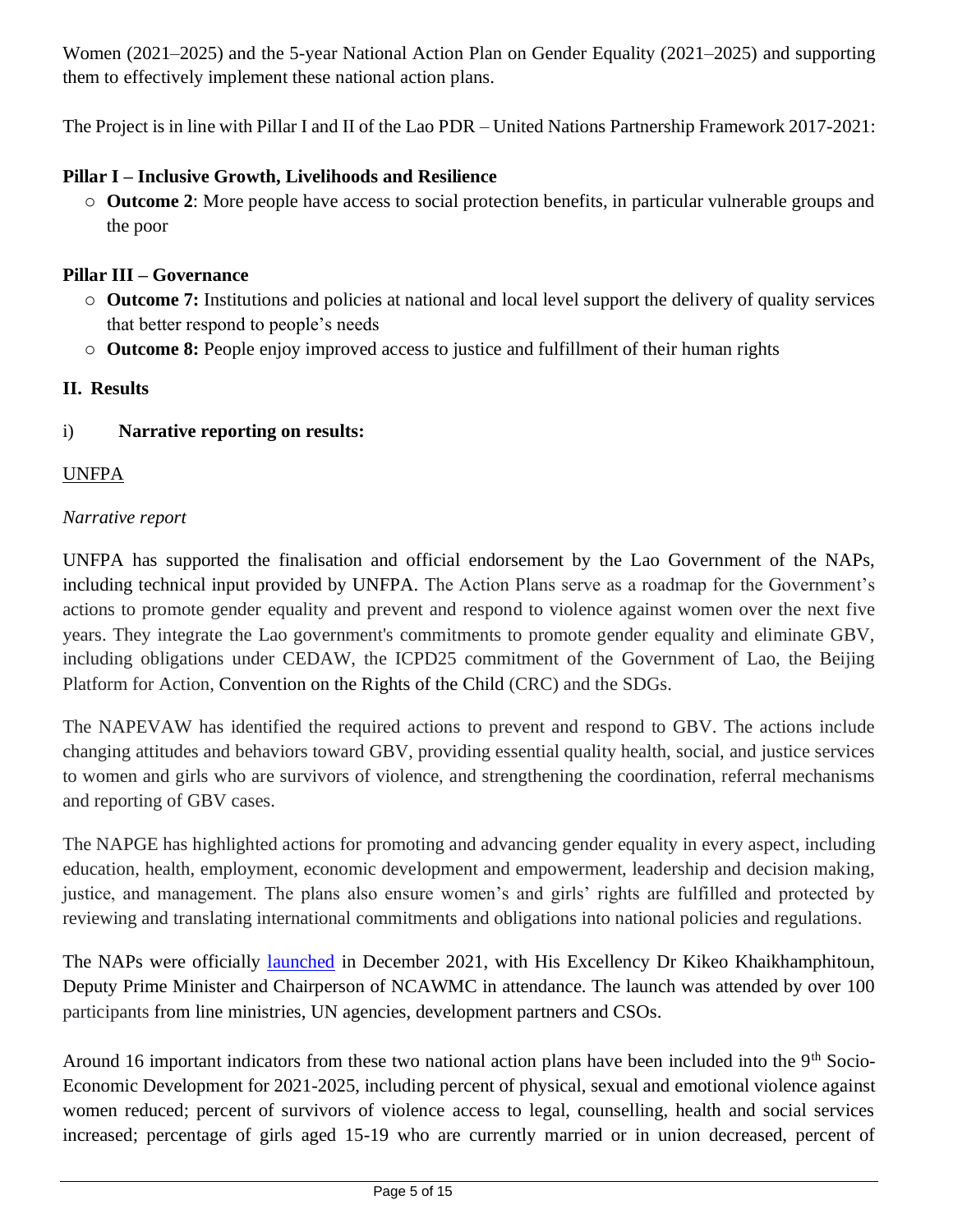population marriage under 15-19 years old decreased; percent of women's representation in the leadership and management positions increased in each level from central to local levels; and gender inequality index decreased.

During October and November 2021, UNFPA supported the Lao Government to successfully integrate the NAPEVAW and the NAPGE into the plans of [all 18 provinces and 17 line/sector ministries,](https://lao.unfpa.org/en/news/lao-pdr-integrates-national-policies-gender-equality-and-ending-violence-against-women-and) as well as the Prime Minister's Office, Bank of Lao PDR, 8 party organizations (such as LWU, Lao Youth Union (LYU), Lao Trade Union, Party Cabinet Office, National Politics Institute etc.), and 2 judiciary bodies (People's Supreme Court and Office of the Supreme People's Prosecutor). The integration was achieved over 8 virtual workshops held over 3 weeks, sensitizing 780 government staff who have a role in drafting and implementing provincial, ministerial and sectoral plans to strengthen systems at the sub-national level to align with national policy frameworks.

With regards to the SOPs, a multi-sectoral consultation workshop was conducted to draft the Social Sector SOP, with 30 participants from social, health and justice sectors attending. The workshop produced a 'draft zero' of the social SOP, currently being reviewed by UNFPA to ensure the social SOP aligns with international standards identified in the ESP, which is the internationally recognised guidance for providing essential services for GBV survivors, as well as national legal and policy frameworks.

A Readiness Assessment (health sector) and Service Accessibility Assessment (social sector) were conducted to identify gaps and areas of improvement to inform the development of the SOPs. The development of social and health SOPs is processing and on track. First drafts of both SOPs have been developed, and feedback from Government is currently being integrated.

# *Results*

**Outcome 1** relates to the strengthened national capacity for the effective, systematic and accountable prevention of and response to VAW in Lao PDR. Through participation in the development and integration of the NAPEVAW and NAPGE into ministerial, sectoral and sub-national plans, the capacity of the Lao Government's line ministries and sectors at the national level and sub-national level has been strengthened to effectively and systemically prevent and respond to GBV in Lao PDR. These two national action plans have outlined key actions and investment of each government sector, including capacity building of government staff, to effectively prevent and respond to GBV and promote gender equality in all areas.

**Output 1** relates to the improved institutional and policy framework aimed at accelerating the elimination of GBV and promoting women's participation. UNFPA has developed, finalised and facilitated the official endorsement by the Lao Government of the second 5-year NAPEVAW and the fourth NAPGE. The NAPEVAW is a policy framework that clearly outlines interventions, targets, and indicators for each sector/ministry to prevent and respond to GBV. The NAPGE is a policy framework that highlights actions for promoting women's participation and advancing gender equality in all spheres, including education, health, employment, economic development and empowerment, leadership and decision making, justice, and management.

**Output 2** relates to the implementation of the NAPs and the development of a Monitoring and Evaluation Plan (M&E). To implement and give effect to the NAPs, UNFPA is developing Standard Operating Procedures (SOPs) for GBV response for the health and social sector, in line with international standards for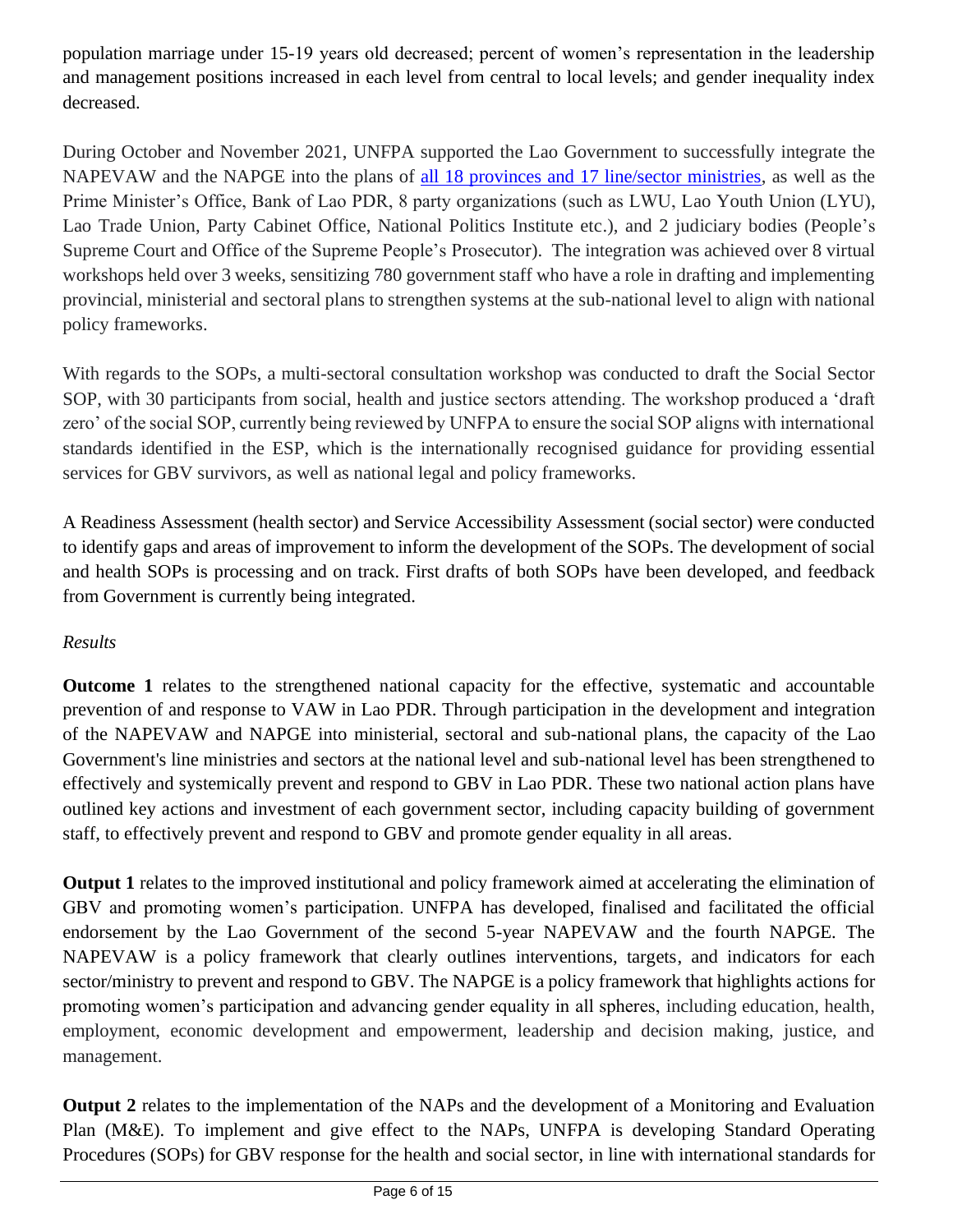providing essential health and social services for GBV survivors. We are in the process of drafting the SOPs for both the health and social sector, in consultation with the Lao government. The SOPs will provide a clear operating framework for each sector to implement the NAPs.

UNFPA is also in the process of drafting an M&E TORs to develop an M&E framework for the indicators in the NAPs, as well as government reporting to international instruments (eg. SDGs, CEDAW, Beijing Platform for Action). The scope of these TORs is being determined in close consultation with NCAWMC, who has roles and responsibilities to report to the international instruments and ensure implementation of the NAPs. UNFPA has provided capacity building to the Social and Health Sector on GBV data collection, including categorisation of types of GBV per the internationally recognised GBVIMS+ system. UNFPA has begun supporting NCAWMC's CEDAW reporting process, with an official launch scheduled in Q1 2022.

# *Partnerships and complementary funding*

The funding provided through this joint programme has been catalytic to secure further funding to UNFPA to roll out the ESP. The ESP is now supported by many different donors, including DFAT, UK, SDC and Japan, with all work building on each other and ensuring complementing interventions. Under this project, UNDP is now also aligning with the ESP to ensure harmonisation across the UN agencies and improve GBV multisectoral responses.

UNFPA has been collaborating closely with PMC, to harmonise interventions and avoid duplications of activities. PMC has also attended multisectoral consultations on the SOPs and provided valuable feedback. UNFPA and PMC will continue to communicate and collaborate on interventions, especially the SOPs, capacity building of LWU and MHPSS interventions.

To improve social services to survivors of GBV and to give effect to the NAPEVAW (Outcome 1), UNFPA organised for representatives from LWU, NCAWMC and UNFPA Lao PDR to [join a virtual tour of the one](https://lao.unfpa.org/en/news/unfpa-facilitates-virtual-tour-lwu-and-ncawmc-one-stop-service-center-vietnam-during-16-days)[stop service center](https://lao.unfpa.org/en/news/unfpa-facilitates-virtual-tour-lwu-and-ncawmc-one-stop-service-center-vietnam-during-16-days) (OSSC) for survivors of GBV in Vietnam during the 16 Days of Activism against Genderbased Violence (16DoA). The virtual tour is part of the digital approach to exchange information, knowledge, skills, and lessons learned on establishing and operationalizing an OSCC.

The virtual tour was organised to foster synergies, accelerate results and save costs through South-South cooperation. UNFPA Laos and UNFPA Viet Nam have shared donors, including KOICA. The UNFPA offices in Laos and Viet Nam are also both supporting their host Governments to implement the ESP, to provide comprehensive, multi-sectoral assistance and services to survivors. The establishment and operationalization of OSCCs falls within the roll out of the ESP.

The OSSC in Quang Ninh Province of Vietnam - Anh Duong ("Sunshine") House - aims to (i) provide integrated, survivor centered support for GBV survivors (ii) raise awareness and behaviour change, including encouraging help-seeking behaviours; and (iii) strengthen multi-sectoral coordination mechanism in addressing violence against women and girls. The OSSC was also modelled on OSSC's established in Korea.

UNFPA lead the joint advocacy campaign for the 16DoA joint advocacy campaign - working with the government leadership of LWU and NCAWMC - which saw more than 50 partners from government, private sector, development partners and sports, join together to support many activities to raise awareness on GBV. All the combined activities from the participating partners reached more than 6,500,000 people directly with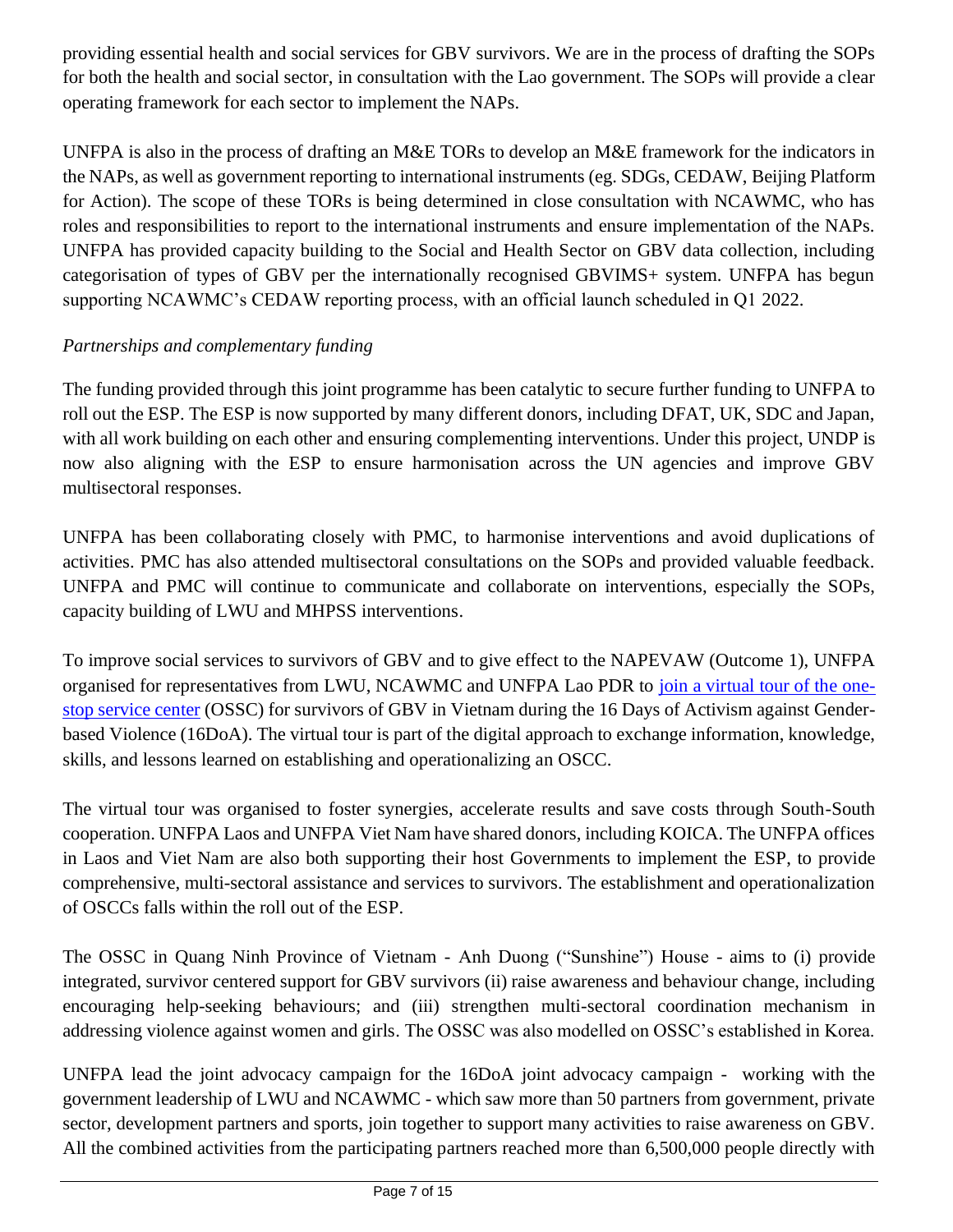actions, social media posts, lighting up buildings in orange, radio and village loudspeaker across the country. 7 articles appeared in the news, including a joint op-ed between UNFPA and UNDP representatives. KOICA and PMC collaborated on this, including through video message on modelling positive masculinities to promote gender equality. LWU/KOICA and PMC under P-EVAW, printed a large banner and used the 16 Days Zoom background developed by UNFPA. NCAWMC facilitated important messages to be disseminated from senior government officials, including the prime minister. This strong collaborative effort, with UNFPA as GBV technical lead, was immensely effective, and these strong partnerships will lay the foundation for continuing work in the coming years of the project.

# UNDP

UNDP started activities in 2021 with a two day event to [celebrate International Women's Day \(](https://www.facebook.com/UNDPLaoPDR/posts/5416151731759067)IWD) in March, organized in partnership with the Lao Women's Union and the EU Delegation to Lao PDR (Activity 2: Organize policy dialogue discussions, workshops, seminars, meeting and other events on Gender and VAW). In line with the theme of IWD, "Women in Leadership: Achieving an Equal Future in a COVID-19 World", women in leadership positions from government, the development sector, civil society, and the private sector spoke on issues regarding gender equality, women's empowerment, and COVID-19 impacts. These panel discussions were also livestreamed on social media to ensure women outside of Vientiane Capital and those who could not attend would have access to information. Women entrepreneurs from 18 provinces around the country were also invited to showcase their products at the event venue. With more than 300 participants attending over the two days, the event raised awareness on gender equality and women's empowerment and contributed to Outcomes 2 (increasing access to social protection benefits) and 8 (people enjoying improved access to justice) of the Lao PDR – United Nations Partnership Framework for Sustainable Development (2017-2021) (UNPF).

In parallel, UNDP consulted with UNFPA and KOICA to recalibrate focus of UNDP's component under the project to the justice sector to ensure the project covered the critical elements of the Essential Services Package for Women and Girls Subject to Violence by complementing the UNFPA component supporting the health and social sectors. This was with the view to contribute to Outcome 7 of the UNPF: delivery of quality services. UNDP was able to adapt the project focus to strengthen development results, by evaluating the original plan and monitoring project progress to ensure the justice sector was served under the project. This adaptive programming approach has proved to be key in dealing with unexpected challenges that arose in 2021.

UNDP initiated the capacity needs assessment (CNA) of the justice sector to deliver GBV services was to identify the preparedness of the justice sector to implement the NAPEVAW and identify key priority areas to inform the comprehensive development programme for each agency, and the SOP for the justice sector, covering each agency and the sector overall. The team developed the inception report in April 2021 following desk-based research and initial interviews. Unfortunately, Lao PDR experienced the second wave of COVID-19 infections after the Lao New Year in early April 2021 and the country went into lockdown where in-person meetings were strictly prohibited. Consultations with stakeholders were moved completely online. Meetings with international organizations and civil society were conducted without any issues but the expert team faced delays in organizing consultation meetings with government stakeholders, namely the justice sector agencies: Ministry of Justice (MOJ), Ministry of Public Security (MOPS), Office of the Supreme People's Prosecutor (OSPP), and the People's Supreme Court (PSC).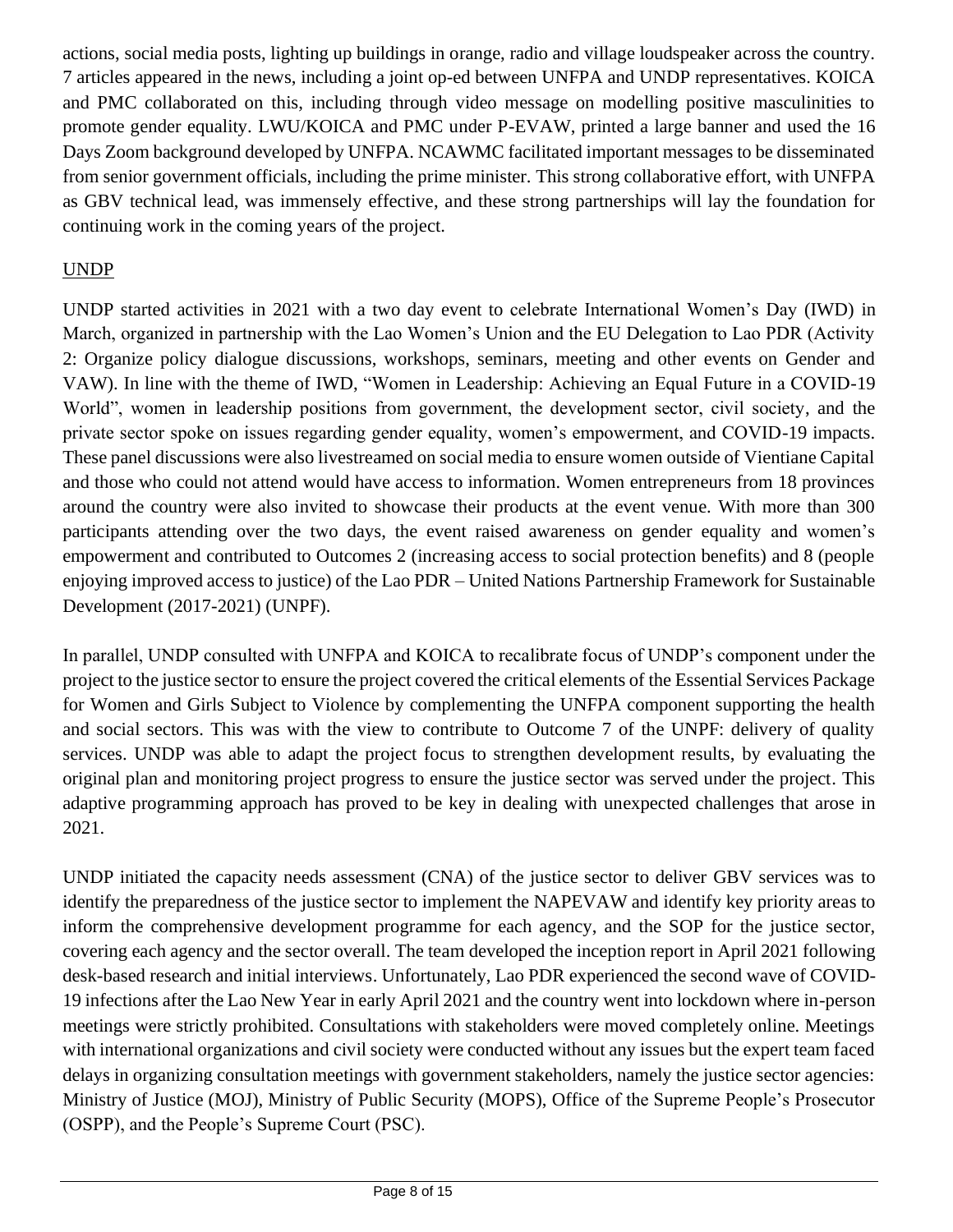To advance progress under the project, UNDP supported the LWU for the recruitment of a project coordinator and finance officer and was able to accelerate the implementation of Activity 1: conducting the capacity needs assessment. All communications between UNDP and government stakeholders had to go through the NCAWMC, and with the project team was able to facilitate communication.

As the country went into strict lockdown, government stakeholders could not go into the office and therefore, in-person meetings could not be organized. Furthermore, government staff of the justice sector did not have the necessary IT equipment to attend online meetings while working from home. As a result, progress on the CNA was delayed as meetings with the most important stakeholders were not possible.

The fact that online meetings would not be possible was not expected. This impacted the project as a whole because the CNA report was the first activity of the UNDP component and had to be completed in order for details of the subsequent activities to be developed.

Given that justice sector staff could not effectively adapt to the "new normal", UNDP supported the LWU to identify the IT needs of each of the agencies and procured the equipment. In 2022, the justice sector will work very closely with UNDP to develop the Justice Sector SOP for GBV response, thus the IT equipment will ensure that staff do not experience disruptions in their engagement.

The key lesson learned was that flexibility, on the parts of all partners, and following close consultation with all partners, is crucial to adapting, especially during unprecedented times such as COVID-19. UNDP will continue to remain flexible, consultative, and critically analyze activities' progress to ensure that development results can be achieved.

COVID-19 restrictions were eased in June 2021 and consultation meetings with the justice sector were able to take place. A total of 50 staff from each organization, agency, and ministry were consulted through key informant interviews, surveys, and consultation meetings to assess capacity and needs. In addition, around 12 civil society and international organisations were consulted to support the findings of the CNA from stakeholders.

In September 2021, the draft of the CNA report was completed whereby 28 recommendations were provided at the institutional, leadership, knowledge, and accountability levels, per the UNDP Capacity Assessment Framework. Key recommendations were to (i) develop a Justice Sector SOP for GBV response, (ii) develop capacity of the justice sector agencies to implement relevant components of the NAPEVAW, (iii) ensure accountability through development of a Monitoring and Evaluation (M&E) framework, (iv) strengthen coordination between and within key justice sector agencies, and (v) facilitate evidence-based decisionmaking through research.

On top of the recommendations from the CNA, UNDP also responded immediately to the justice sector's lack of access to IT equipment considering that COVID-19 restrictions were not completely lifted and to facilitate adaptation to the "new normal". Each agency was provided with a laptop and videoconferencing equipment to ensure that staff would be able to partake in future activities online.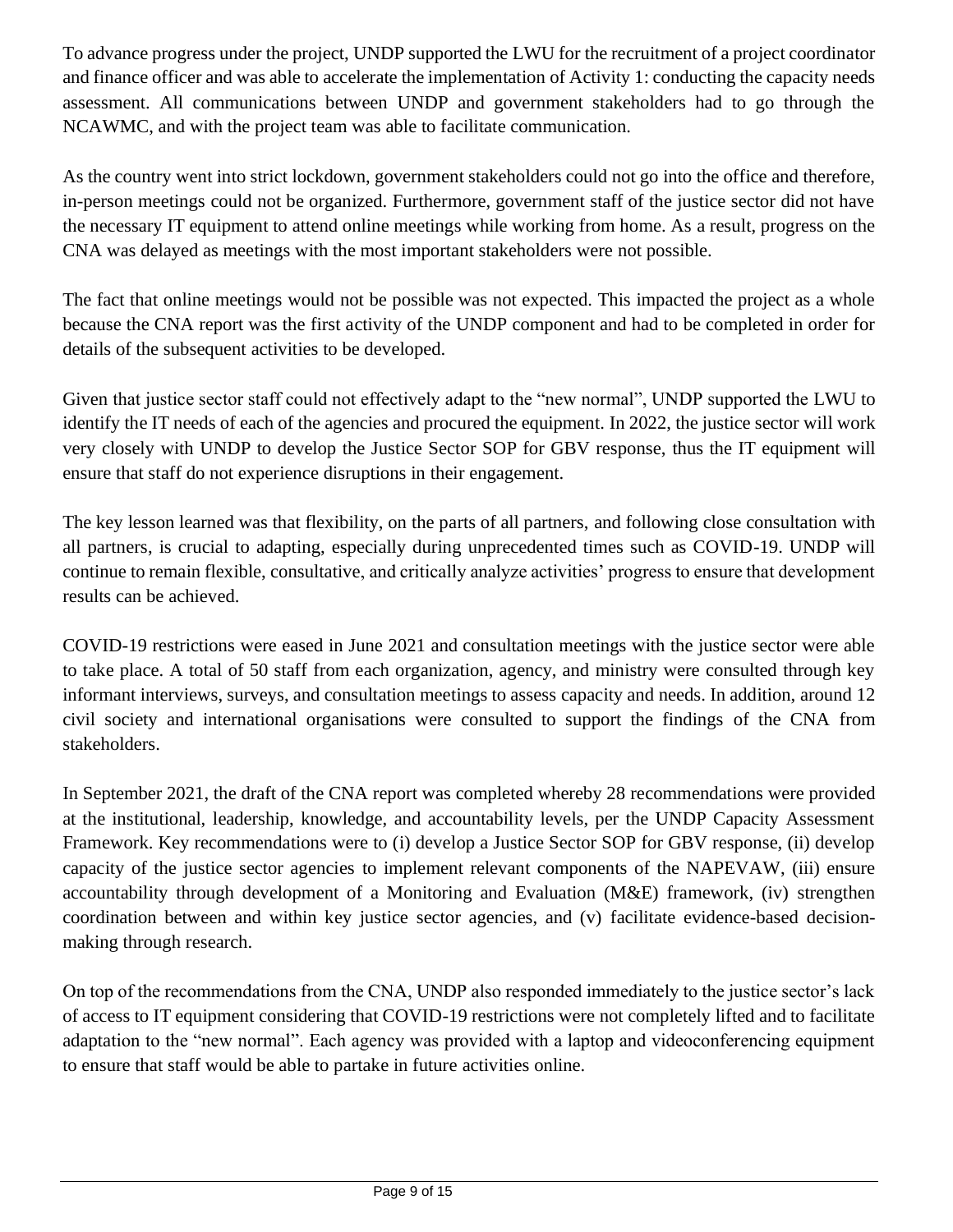The CNA report was crucial the UNDP component as subsequent activities depended on the outcome of the report itself. Once the draft was completed in September 2021, UNDP was able to take the recommendations and begin implementing activities 2 and 3.

Given the significant lack of data and information available to understand drivers or experiences of EVAW, UNDP developed Requests for Proposals (RFP) for two research studies (Activity 3: Research and surveys on how to strengthen the governance mechanism and policy framework). One research was for a local civil society organization (CSO) to conduct a research study on the barriers women and survivors of violence face when trying to access justice. This was developed based on the fact that less than 2% of women report violence to authorities (according to the NAPEVAW) and anecdotal evidence that women stay silent due to social and cultural stigma. This research aims to address the lack of empirical evidence on the barriers women face and with the view to use the findings of the research to inform the development of the Justice Sector SOP for GBV response to address these barriers. [Gender Development Association \(GDA\) was awarded the low-value grant.](https://www.facebook.com/UNDPLaoPDR/photos/a.397357840305173/6540127166028179/)

Another RFP was for a non-governmental organization (NGO) to conduct research on men's perceptions on GBV. This was in answer to the NAPEVAW's targets to create social and behavioural change to end violence against women, and the fact that men are the perpetrators of violence against women in the majority of cases. This research will also inform the development of the Justice Sector SOP for GBV response to design male engagement initiatives based on evidence and the grant was awarded to [CARE International.](https://www.facebook.com/UNDPLaoPDR/photos/a.397357840305173/6638517776189117/)

Activity 4 (international knowledge and experience exchange programmes) was postponed to the following year due to COVID-19 restrictions. To be in line with the development of the SOPs, the theme of the international conference is tentatively on SOP development and implementation for GBV prevention and response.

Independent gender experts were recruited to support UNDP and the justice sector to develop the Justice Sector SOP for GBV response, per recommendations from the CNA, based on the targets of the NAPEVAW, and then in close collaboration with the justice sector agencies, to design a capacity development plan to ensure implementation of the SOP. The team will also be responsible for supporting the justice sector to pilot the SOP and make improvements where needed. Another expert team was recruited to support the Media and Advocacy Departments of the Lao Women's Union to design and implement a communications strategy and capacity development plan to encourage social and behavioural change through communication and community outreach.

For 16DoA, UNDP supported the LWU to print and disseminate communication materials and assets aimed at preventing and responding to GBV, the assets were developed by the LWU, with technical support from UNDP, and the campaign was used to increase awareness among key target groups on GBV, including aimed at influencing behavioral change among men and local communities to support EVAW efforts.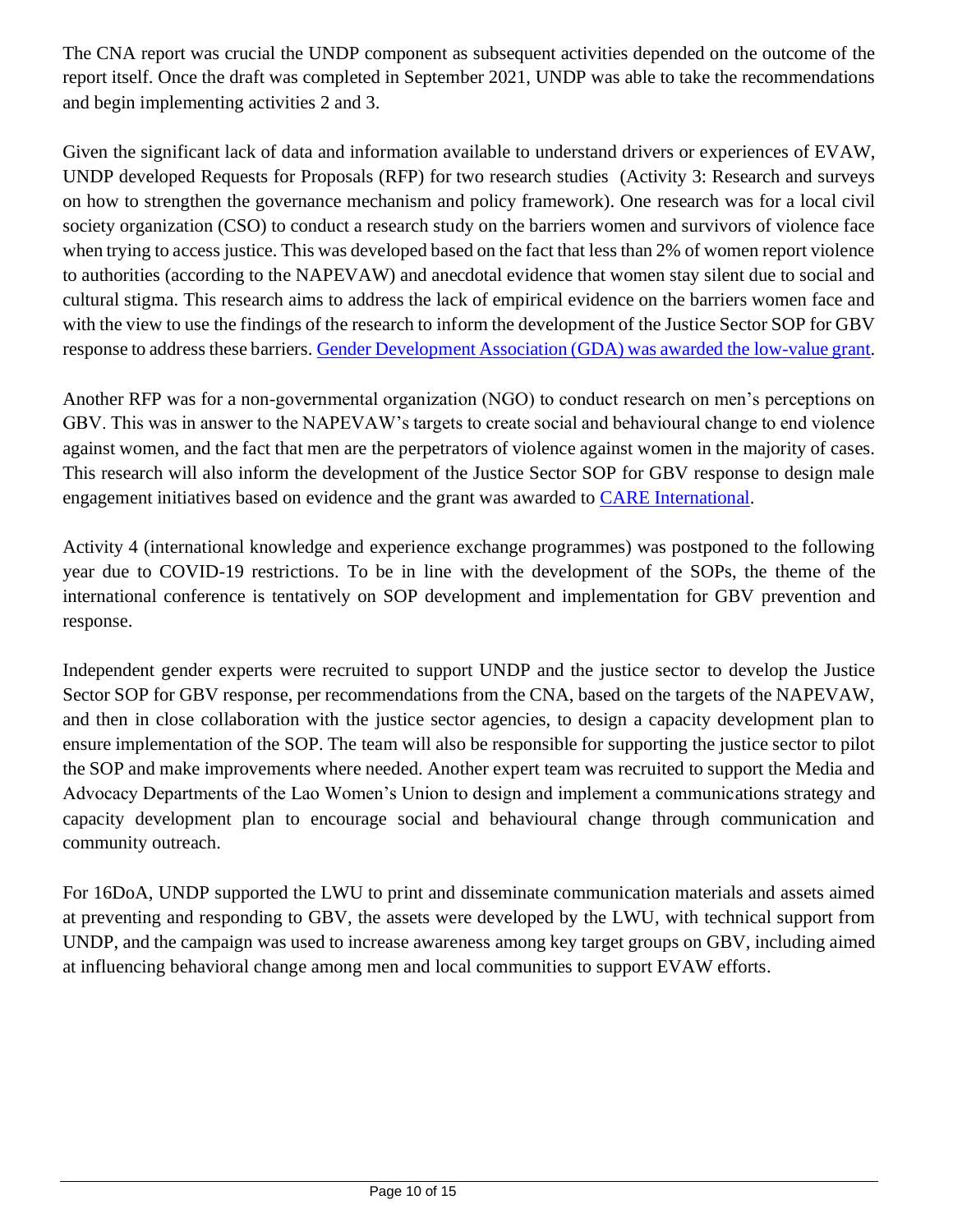|                                                                                                                                                                                                                                                                                   | <b>Achieved Indicator Targets</b> | <b>Reasons for Variance with</b> | Source of                             |
|-----------------------------------------------------------------------------------------------------------------------------------------------------------------------------------------------------------------------------------------------------------------------------------|-----------------------------------|----------------------------------|---------------------------------------|
|                                                                                                                                                                                                                                                                                   |                                   | <b>Planned Target (if any)</b>   | <b>Verification</b>                   |
| <b>Outcome 1:</b> Strengthened national capacity for the<br>effective, systematic and accountable prevention of<br><b>VAW</b><br>in Lao<br><b>PDR</b><br>response<br>to<br>and                                                                                                    | Not yet applicable                | N/A                              | Protection/counselin<br>g centre data |
| <b>Indicator:</b>                                                                                                                                                                                                                                                                 |                                   |                                  |                                       |
| 1. Proportion of ever-partnered women and girls<br>aged 15-49 years subject to physical and/or<br>sexual violence by any partner in the last 12<br>months by type and five-year age group (Linked<br>with $5.2.1$ )                                                               |                                   |                                  |                                       |
| Proportion of women and girls aged 15 years<br>2.<br>and older subject to physical violence, sexual<br>violence and emotional violence who have<br>access to services (health, social services and<br>justice): - by someone else who is not their<br>partner (Linked with 5.2.2) |                                   |                                  |                                       |
| 3. Whether or not legal frameworks are in place to<br>promote, enforce and monitor equality and non-<br>discrimination on the basis of sex (Linked with<br>5.1.1)                                                                                                                 |                                   |                                  |                                       |
| <b>Baseline:</b> 6.4% (2014)<br>Planned Target: To be identified based on the                                                                                                                                                                                                     |                                   |                                  |                                       |
| assessment                                                                                                                                                                                                                                                                        |                                   |                                  |                                       |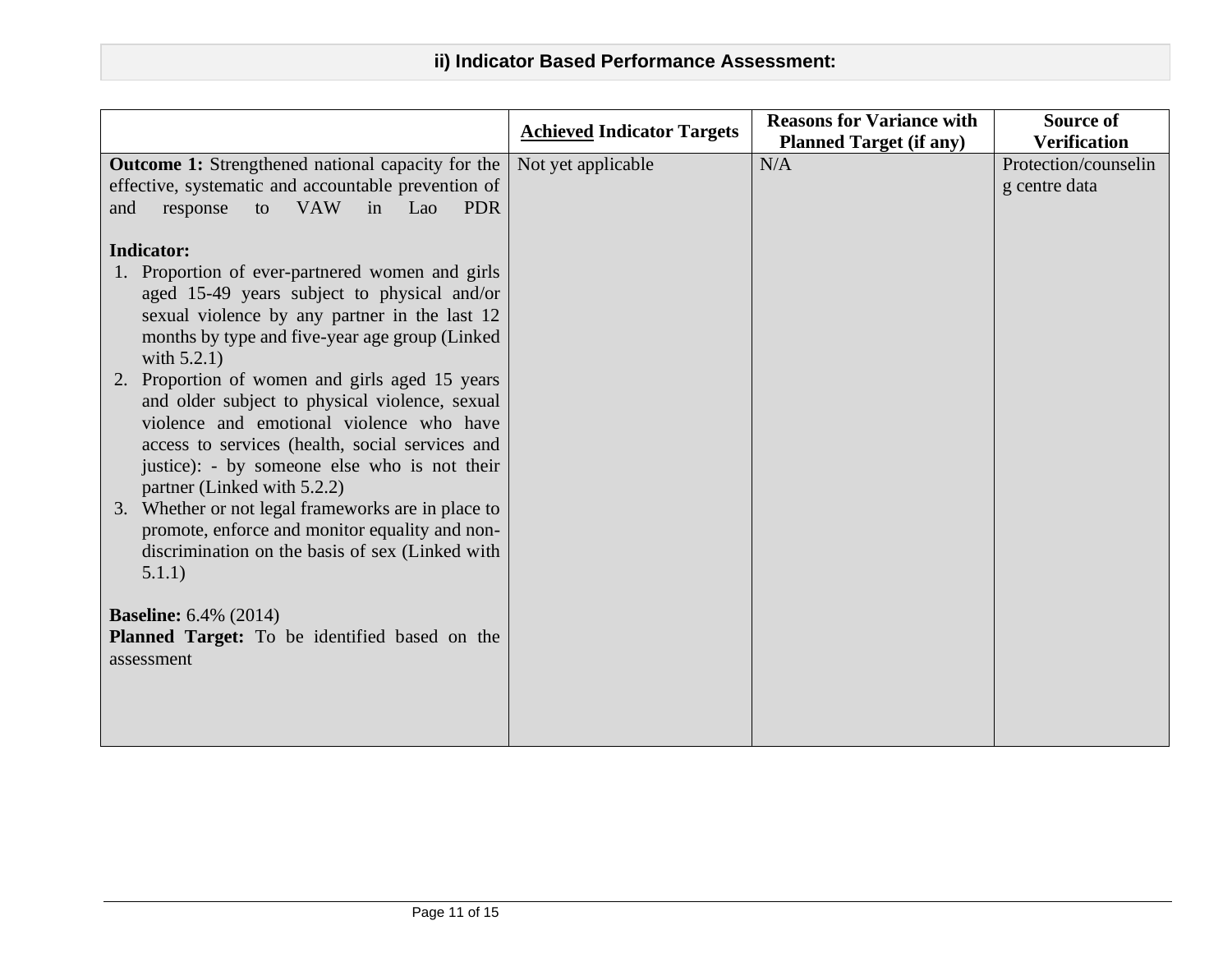| Sub-Output 1. Improved institutional and<br>policy framework aimed at accelerating the<br>elimination of gender-based violence against<br>women's<br>and<br>promoting<br>women<br>participation. |                                                                                                                                    |                |
|--------------------------------------------------------------------------------------------------------------------------------------------------------------------------------------------------|------------------------------------------------------------------------------------------------------------------------------------|----------------|
| <b>Indicator 1.1:</b> 5-year National Strategic Plan<br>on EVAW developed<br><b>Baseline: N/A</b><br><b>Planned Target: Yes</b>                                                                  | Achieved<br>developed with<br>$\sim$ $-$<br><b>UNFPA</b><br>technical<br>support,<br>finalised.<br>endorsed<br>and<br>disseminated | Project Report |
| <b>Indicator 1.2:</b> National Action Plan on EVAW<br>integrated into sectors' plans at national and<br>subnational levels<br><b>Baseline: N/A</b><br><b>Planned Target: Not yet</b>             | <b>Achieved</b><br><b>UNFPA</b><br>with<br>support has been integrated into<br>18 provincial and 17 sectoral<br>plans.             | Project Report |
| <b>Indicator 1.3:</b> 5-year National Strategic Plan<br>on Gender Equality developed<br><b>Baseline: N/A</b><br><b>Planned Target: Not yet</b>                                                   | Achieved<br>- developed with<br><b>UNFPA</b><br>technical<br>support,<br>finalised.<br>endorsed<br>and<br>disseminated             | Project Report |
| <b>Indicator 1.4:</b> National Action Plan on Gender<br>Equality integrated into sectors' plan at national<br>and subnational levels<br><b>Baseline: N/A</b><br><b>Planned Target: Not yet</b>   | <b>Achieved</b><br><b>UNFPA</b><br>with<br>support has been integrated into<br>18 provincial and 17 sectoral<br>plans.             | Project Report |
| <b>Indicator</b><br>1.5:<br>consultations<br>$\%$<br>with<br>participation of victims/survivors of gender-<br>based violence against women                                                       | Not yet applicable                                                                                                                 |                |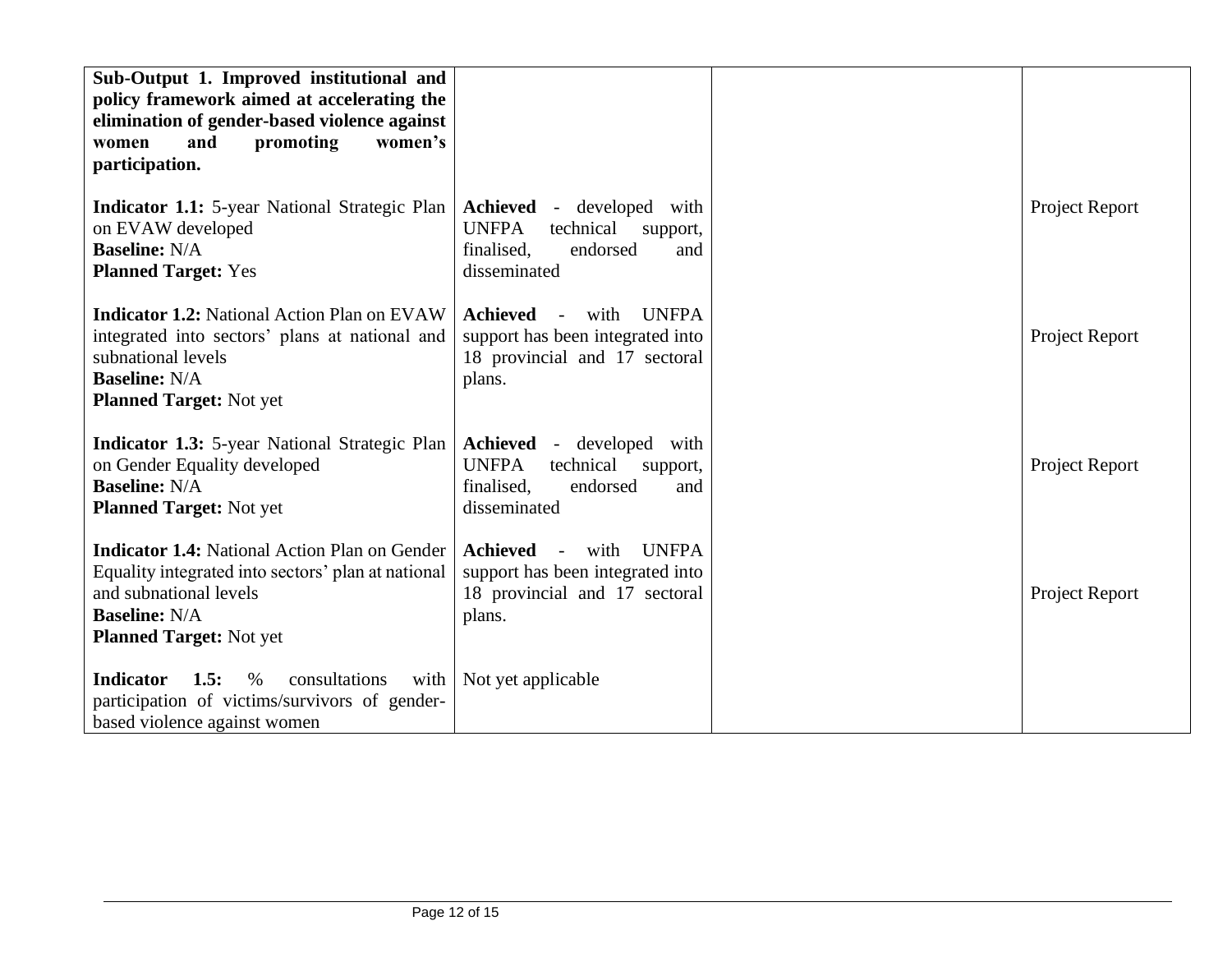| <b>Baseline: N/A</b><br><b>Planned Target: Not yet</b><br><b>Indicator 1.6:</b> Number of<br>international<br>knowledge<br>and<br>experience<br>exchange<br>programmes promoting T/SSC<br><b>Baseline: N/A</b><br><b>Planned Target: Not yet</b> |                                                                                 |  |
|--------------------------------------------------------------------------------------------------------------------------------------------------------------------------------------------------------------------------------------------------|---------------------------------------------------------------------------------|--|
| <b>Sub-Output 2. The Implementation</b><br>guideline & M&E Plan of the 5-year<br><b>National Strategic Plan on EVAW (2021-</b><br>2025) developed                                                                                                |                                                                                 |  |
| <b>Indicator</b> 2.1: Practical implementation<br>guideline and M&E Plan developed<br><b>Baseline: N/A</b><br><b>Planned Target: Yes</b>                                                                                                         | Not yet - M&E TORs in process<br>of development                                 |  |
| <b>Indicator 2.2:</b> Monitoring and reporting<br>system set up<br><b>Baseline: N/A</b><br><b>Planned Target: 1</b>                                                                                                                              | Not yet-M&E TORs in process<br>of development                                   |  |
| <b>Indicator</b> 2.3: A National Guideline for Drafts of Social and Health<br>Operational Procedure<br>Standard<br>(SOP)<br>developed and effectively implemented<br><b>Baseline: N/A</b><br><b>Planned Target: Yes</b>                          | Sector TORs developed, going<br>through consultation process<br>with government |  |
| <b>Indicator 2.4:</b> Annual monitoring and mid-<br>term assessment of the implementation of NAP<br>on EVAW conducted<br><b>Baseline: N/A</b><br><b>Planned Target: Yes</b>                                                                      | N/A                                                                             |  |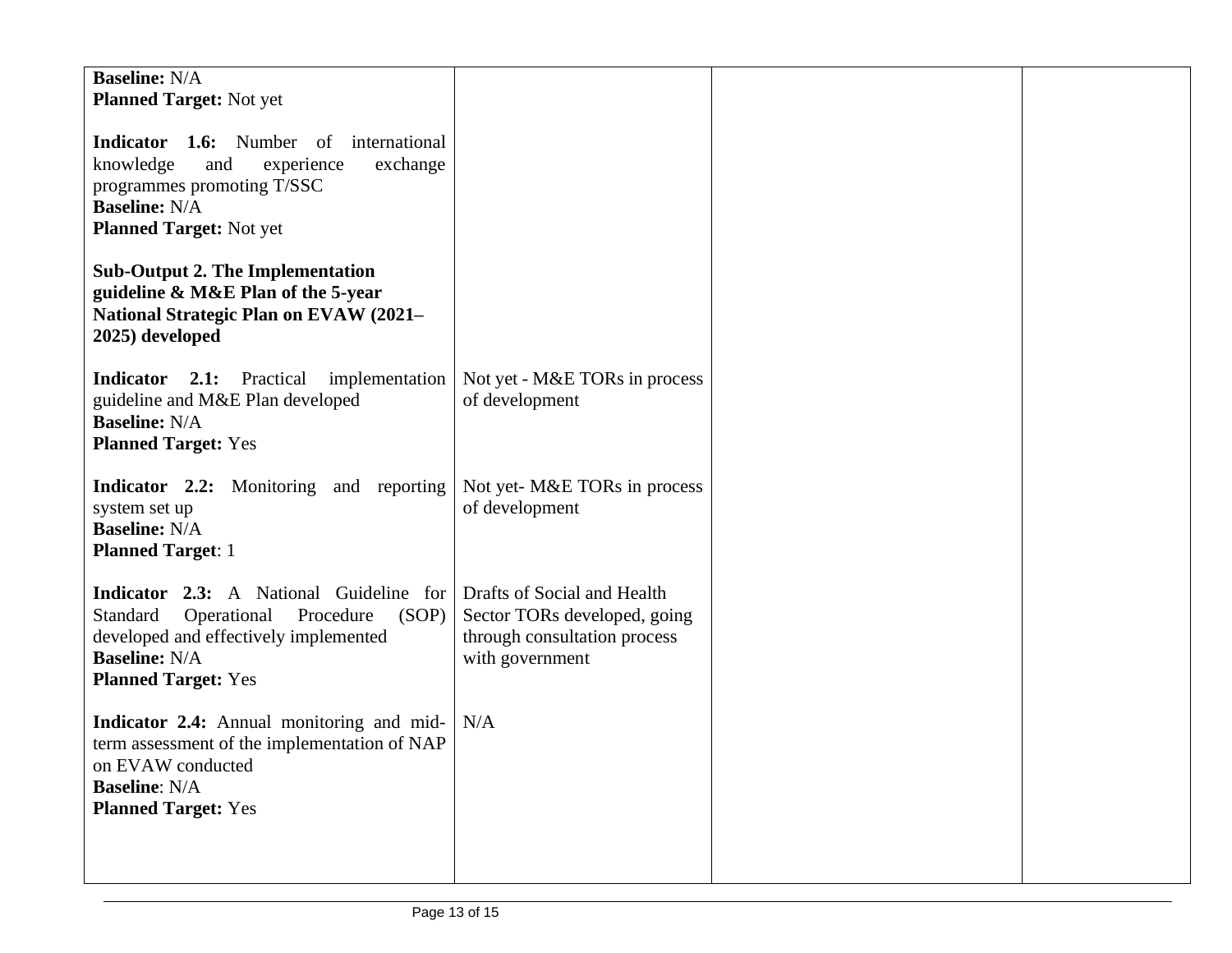| Indicator 2.5: Annual monitoring and mid-<br>term assessment of the implementation of NAP<br>on GE conducted<br><b>Baseline: N/A</b><br><b>Planned Target: Yes</b>                                                                               | N/A                                              |                                                                                                                                                                                                                                              |                                                                                        |
|--------------------------------------------------------------------------------------------------------------------------------------------------------------------------------------------------------------------------------------------------|--------------------------------------------------|----------------------------------------------------------------------------------------------------------------------------------------------------------------------------------------------------------------------------------------------|----------------------------------------------------------------------------------------|
| <b>Sub-Output 3:</b> A platform for policy dialogue<br>on Gender & VAW to strengthen governance<br>framework and to promote women's<br>participation                                                                                             |                                                  |                                                                                                                                                                                                                                              |                                                                                        |
| <b>Indicator 3.1:</b> A platform for policy dialogue<br>on Gender & VAW to strengthen governance<br>mechanism and policy framework and to<br>promote women's participation<br><b>Baseline: N/A</b><br><b>Planned Target: Yes</b>                 | N/A                                              | Due to recalibration of focus of the<br>UNDP component (Sub-Output 3), the<br>CNA was carried out for the justice<br>sector and will result in a Justice Sector<br>Steering Committee to ensure progress<br>against the M&E framework.       | Project report<br>government<br>endorsement                                            |
| <b>Indicator 3.2:</b> Perception change of dialogue<br>partners (govt, academia, civil society, private<br>sector) on utility and quality of multi-<br>stakeholder dialogue on the subject<br><b>Baseline: N/A</b><br><b>Planned Target: 70%</b> | Delayed due to COVID-19.                         | Due to COVID-19 restrictions which<br>caused delays in the carrying out of the<br>CNA, workshops and events on gender<br>and VAW have been postponed.                                                                                        | Project<br>$report$ –<br>Meeting<br>minutes,<br>discussion<br>notes,<br>survey results |
| <b>Indicator 3.3:</b> Number of new researches and<br>surveys inform the policy discussion<br><b>Baseline: N/A</b><br><b>Planned Target: 4</b>                                                                                                   | Grants for two research studies<br>were awarded. |                                                                                                                                                                                                                                              | Research/survey<br>reports                                                             |
| <b>Indicator</b><br><b>3.4:</b> Number of international<br>knowledge<br>exchange<br>and<br>experience<br>programmes promoting T/SSC<br><b>Baseline: N/A</b><br><b>Planned Target: 3</b>                                                          | Postponed due to COVID-19<br>restrictions.       | Per recommendation of the CNA to Press release<br>develop a Justice Sector SOP, the<br>and<br>knowledge<br>international<br>experience exchange will be postponed<br>to align with the timeline of the SOP<br>development and on that theme. |                                                                                        |